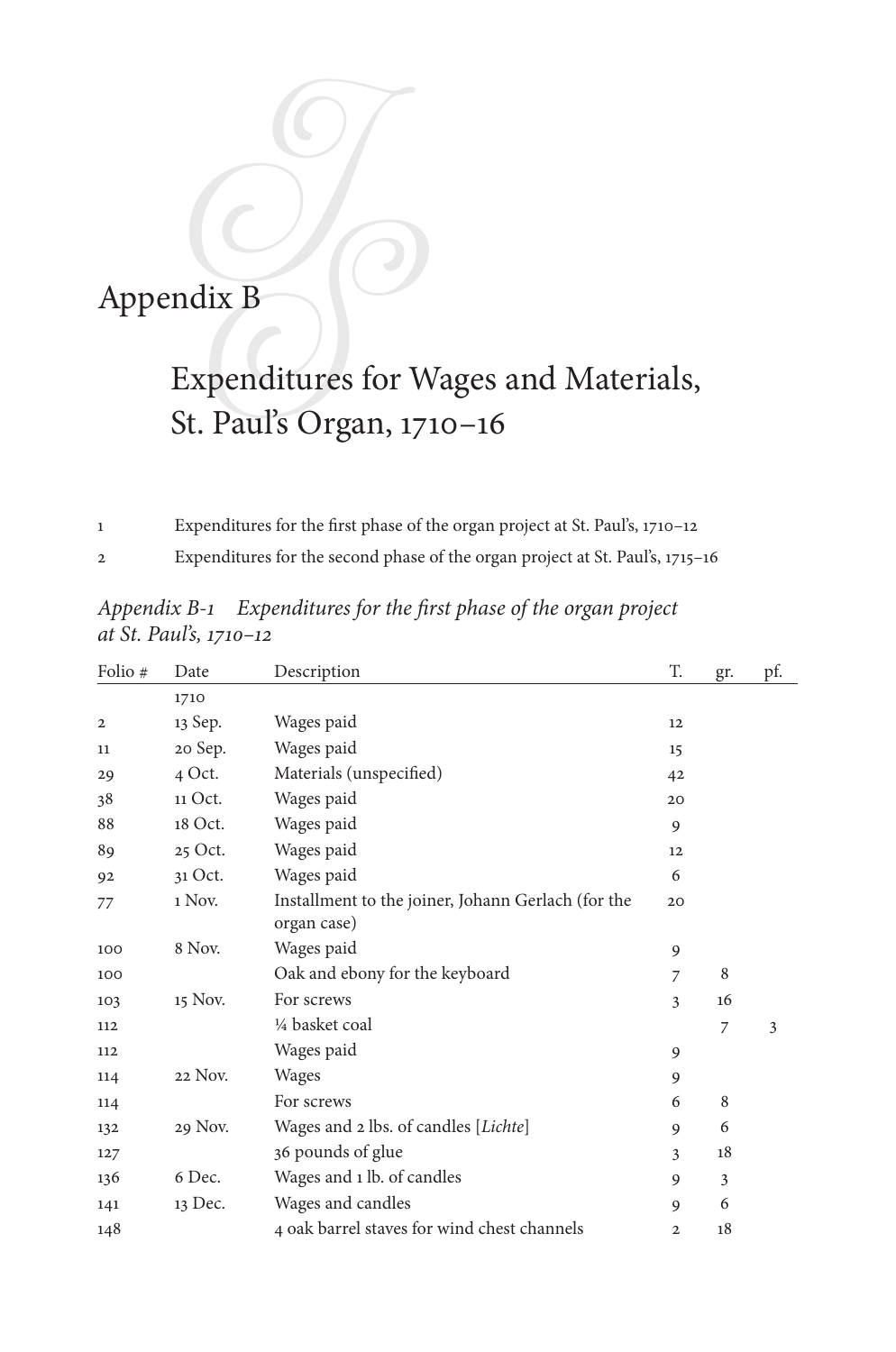| Folio # | Date    | Description                                                                                                                      | T. | gr. | pf. |
|---------|---------|----------------------------------------------------------------------------------------------------------------------------------|----|-----|-----|
| 152     | 20 Dec. | Wages and candles                                                                                                                | 9  | 6   |     |
| 154     |         | 45 pieces of common lumber                                                                                                       | 3  | 3   |     |
| 152     |         | Installment to the joiner, Johann Gerlach                                                                                        | 50 |     |     |
| 163     | 24 Dec. | Wages and candles                                                                                                                | 9  | 3   |     |
|         |         |                                                                                                                                  |    |     |     |
|         | 1711    |                                                                                                                                  |    |     |     |
| 166     | 3 Jan.  | Wages and candles                                                                                                                | 6  | 6   |     |
| 177     | 10 Jan. | Wages and candles                                                                                                                | 9  | 6   |     |
| 177     |         | Advance (for tools) against fee                                                                                                  | 20 |     |     |
| 183     |         | 9 lbs. black wire and 6 lbs. sheet brass                                                                                         | 4  | 19  |     |
| 179     |         | 122 pieces common lumber for wainscoting<br>behind the organ                                                                     | 7  | 11  |     |
| 187     | 17 Jan. | Wages and candles                                                                                                                | 9  | 6   |     |
| 187     |         | 8 lbs. good English tin for the Posaune                                                                                          | 1  | 16  |     |
| 187     |         | 1/4 basket of coal                                                                                                               |    | 8   |     |
| 187     |         | For screws                                                                                                                       | 3  | 8   |     |
| 196     | 24 Jan. | Wages and candles                                                                                                                | 9  | 6   |     |
| 200     |         | Parchment                                                                                                                        |    | 8   |     |
| 205     |         | Oak for the wind chests                                                                                                          | 16 |     |     |
| 206     |         | Advance against fee                                                                                                              | 3  |     |     |
| 218     | 31 Jan. | To the organ builder from Breslau for his $Rij\$<br>[design], sent via H. Lotzsche, incl. postage of 1<br>florin                 | 3  | 13  |     |
| 226     |         | Wages, candles, and coal                                                                                                         | 9  | 14  |     |
| 227     |         | 50 skins of white leather for wind chests                                                                                        | 7  | 12  |     |
| 227     |         | 1 pound of parchment                                                                                                             |    | 9   | 6   |
| 228     |         | For 3 dozen screws, 1 T. [not charged]                                                                                           |    |     |     |
| 230     | 7 Feb.  | Wages and candles                                                                                                                | 9  | 6   |     |
| 230     |         | To the organ builder from Freiberg for his travel<br>and fee                                                                     | 20 |     |     |
| 237     | 14 Feb. | Wages and candles                                                                                                                | 9  | 6   |     |
| 245     | 21 Feb. | Wages and candles                                                                                                                | 9  | 6   |     |
| 249     |         | Six new horse veins for the counterweights on the<br>bellows                                                                     |    | 18  |     |
| 250     |         | 5 lbs. ebony, 1 T. 5 gr.<br>2½ lbs. 5-lot ivory, 2 T.<br>20 oak barrel staves, 5 T. 5 gr.                                        | 9  |     |     |
|         |         | Transport, 4 gr.<br>Another 2 lbs. ebony, 10 gr.                                                                                 |    |     |     |
| 245     |         | To the sculptor Näther                                                                                                           | 15 |     |     |
| 263     | 28 Feb. | Wages and candles                                                                                                                | 9  | 6   |     |
| 263     |         | Wages (arrears from 3 Jan 1711)                                                                                                  | 3  |     |     |
| 264     |         | $\frac{1}{2}$ ctw. tin @ 13 T.<br>1/4 ctw. lead, 1 T. 8 gr.<br>1/4 ctw. glue, 3 T.<br>15 pieces of red beech firewood logs, 2 T. | 19 | 8   |     |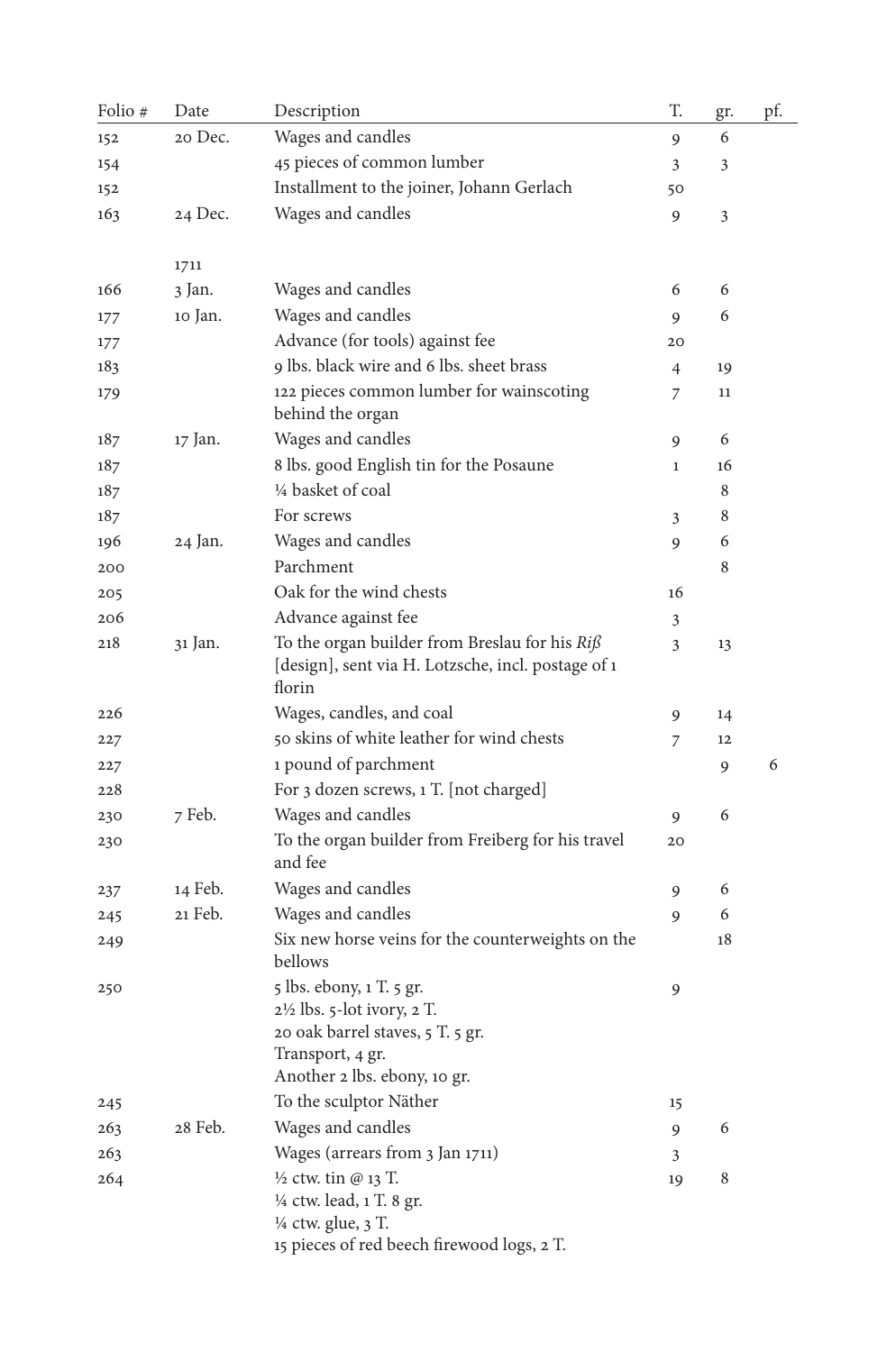| Folio # | Date    | Description                                                                                                                     | T.           | gr.            | pf. |
|---------|---------|---------------------------------------------------------------------------------------------------------------------------------|--------------|----------------|-----|
| 269     | 7 Mar.  | Wages and candles                                                                                                               | 9            | 6              |     |
| 277     | 14 Mar. | Wages and candles                                                                                                               | 9            | 6              |     |
| 282     |         | 1 oak post, 12 Elle long, 14 Zoll wide, 21/2 Zoll                                                                               | 1            | 19             |     |
|         |         | thick, for the wind chest                                                                                                       |              |                |     |
| 289     | 21 Mar. | Wages                                                                                                                           | 9            |                |     |
| 290     |         | Advance on fee                                                                                                                  | 10           |                |     |
| 291     |         | To the copper engraver for engraving the<br>keyboard [fronts]                                                                   |              | 16             |     |
| 291     |         | For a cloth under the keyboard                                                                                                  |              | 7              |     |
| 291     |         | 1/4 basket of coal and 2 lbs. candles                                                                                           |              | 14             |     |
| 300     | 28 Mar. | Wages and candles                                                                                                               | 9            | 6              |     |
| 301     |         | 8 dry pine posts selected from the city's wood lot<br>for the sliders on the wind chest, as well as for the<br>two small chests | 5            | 16             |     |
| 303     |         | To the glazier, Joh. Jeremias Groschner, for glass<br>panes for the window in the bellows room                                  | 2            |                |     |
| 307     | 4 Apr.  | Wages and candles                                                                                                               | 9            | 6              |     |
| 319     | 11 Apr. | Wages and candles                                                                                                               | 9            | 6              |     |
| 321     |         | 45 pieces of finished lumber                                                                                                    | 9            | 9              |     |
| 324     | 18 Apr. | Wages and candles                                                                                                               | 9            | 6              |     |
| 326     |         | 15 pieces of finished lumber                                                                                                    | 3            | 3              |     |
| 330     | 25 Apr. | Wages and candles                                                                                                               | 9            | 6              |     |
| 330     |         | 1 basket of coal                                                                                                                | 1            | $\overline{4}$ |     |
| 330     |         | 1 lb. parchment                                                                                                                 |              | 10             |     |
| 343     | 2 May   | Wages and candles                                                                                                               | 9            | 6              |     |
| 345     |         | Common lumber                                                                                                                   | 1            |                |     |
| 350     |         | To the turner, Andreas Syfang, for 62 ebonized<br>register knobs with small white ivory buttons @<br>2 gr. each                 | 5            | $\overline{4}$ |     |
| 363     | 9 May   | Wages and candles                                                                                                               | 9            | 6              |     |
| 353     |         | "In anticipation, as an advance on his hoped-for<br>compensation"                                                               | 12           |                |     |
| 365     |         | Brass wire                                                                                                                      | 1            | 21             |     |
| 353     |         | Installment to the joiner, Johann Gerlach                                                                                       | 50           |                |     |
| 372     | 16 May  | Wages and candles                                                                                                               | 9            | 6              |     |
| 374     |         | 6 split posts                                                                                                                   | 3            |                |     |
| 380     | 23 May  | Wages and candles                                                                                                               | 9            | 6              |     |
| 380     |         | Advance to Christian Crother, the sculptor in<br>Merseburg                                                                      | 10           |                |     |
| 388     |         | For hollowing out [ausdrehen] the shallots                                                                                      | 2            |                |     |
| 382     |         | 10 very well finished pieces of lumber                                                                                          | $\mathbf{2}$ | $\mathbf 2$    |     |
| 384     |         | 20 skins of white leather for the new wind chests                                                                               | 6            |                |     |
| 392     | 30 May  | Wages and candles                                                                                                               | 9            | 6              |     |
| 397     | 6 Jun.  | Wages and candles                                                                                                               | 9            | 6              |     |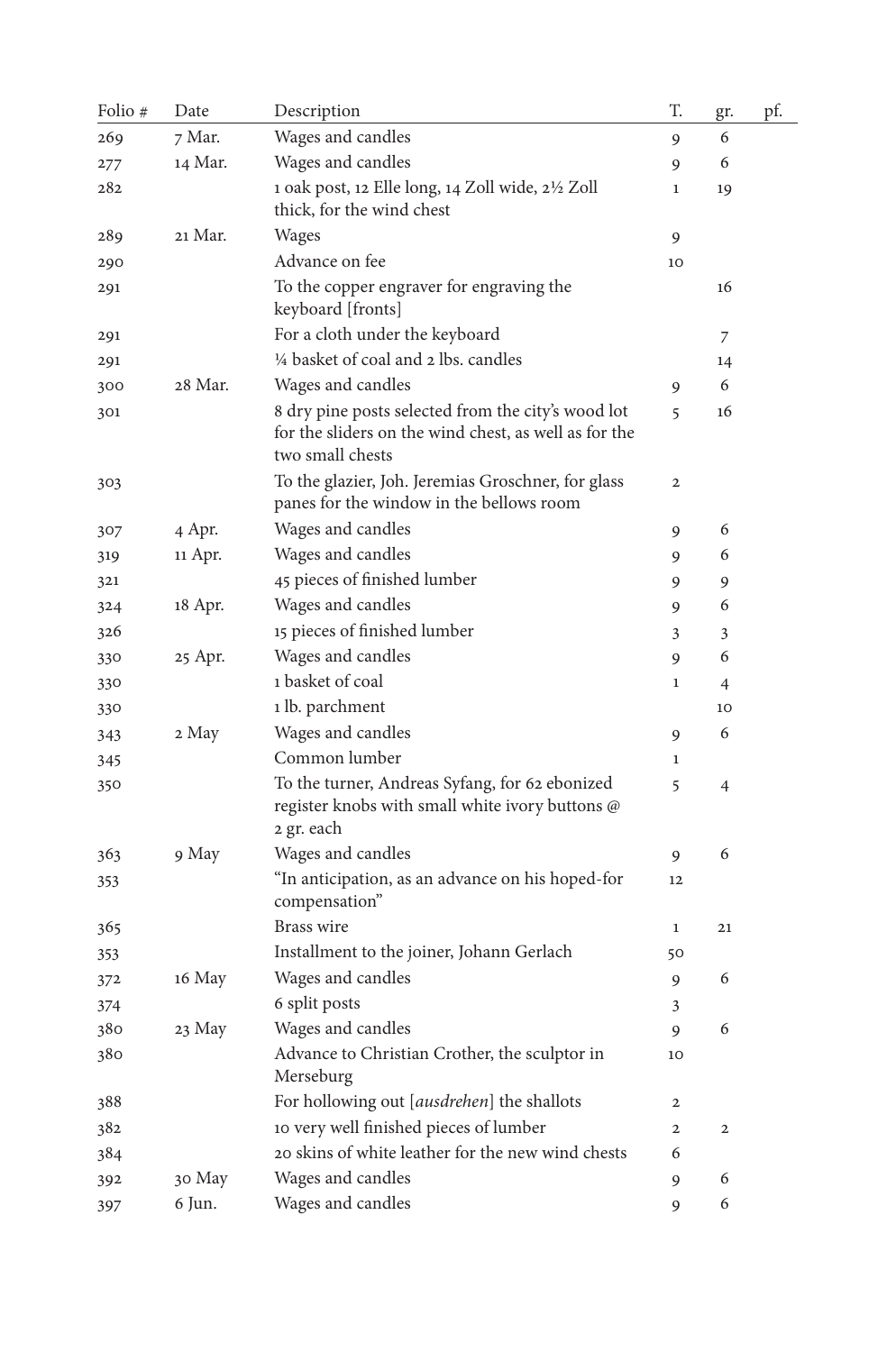| Folio # | Date    | Description                                                               | T.             | gr.          | pf. |
|---------|---------|---------------------------------------------------------------------------|----------------|--------------|-----|
| 400     |         | For the new wind chests:                                                  | 19             | 12           |     |
|         |         | 50 oak barrel staves, 12 T. 12 gr.                                        |                |              |     |
|         |         | Transportation (for above), 22 gr.                                        |                |              |     |
|         |         | 7 lbs. brass wire for springs and pins, 2,8,-                             |                |              |     |
|         | 13 Jun. | 36 lbs. glue, 3,18,-                                                      |                |              |     |
| 407     |         | Wages and candles                                                         | 9              | 6            |     |
| 409     |         | For the wind chests:<br>oak posts, including transportation from Segewitz |                |              |     |
|         |         | 2 lbs. iron wire                                                          | 9              | 6            |     |
| 417     | 20 Jun. | Wages and candles                                                         | 9              | 6            |     |
| 419     |         | 42 oak barrel staves plus transport (6 gr.)                               | 10             | 18           |     |
| 419     |         | 1 basket of coal                                                          | $\mathbf{1}$   | $\mathbf{2}$ | 3   |
| 419     |         | 3 lbs. parchment                                                          | $\mathbf{1}$   | 6            |     |
| 423     | 27 Jun. | Wages and candles                                                         | 9              | 6            |     |
| 429     | 4 Jul.  | Wages and candles                                                         | 9              | 6            |     |
| 429     |         | Installment to the joiner, Johann Gerlach                                 | 50             |              |     |
| 433     |         | To the sculptor David Näther for decoration of                            | 15             |              |     |
|         |         | the cloth over the pipes, the lower side                                  |                |              |     |
| 435     | 11 Jul. | Wages and candles                                                         | 9              | 6            |     |
| 439     | 18 Jul. | Wages and candles                                                         | 9              | 6            |     |
| 442     |         | 20 skins of white leather for new wind chests                             | 6              |              |     |
| 443     |         | 4 dozen iron screws                                                       | $\overline{2}$ | 12           |     |
| 445     |         | To the glazier for glass panes in the oval window                         | $\overline{2}$ |              |     |
|         |         | in the bellows chamber                                                    |                |              |     |
| 439     |         | To the helper when the window in the middle of                            |                | 2            |     |
|         |         | the organ was covered with canvas                                         |                |              |     |
| 439     |         | For nails                                                                 |                | $\mathbf{2}$ |     |
| 447     | 25 Jul. | Wages and candles                                                         | 9              | 6            |     |
| 452     | 1 Aug.  | Wages and candles                                                         | 9              | 6            |     |
| 457     | 8 Aug.  | Wages and candles                                                         | 9              | 6            |     |
| 462     | 15 Aug. | Wages and candles                                                         | 9              | 6            |     |
| 466     |         | 16 oak barrel staves                                                      | 4              | $\mathbf{1}$ |     |
| 462     |         | To the rope maker [Seiler] for [?] and other parts                        | $\mathbf{1}$   | 6            |     |
|         |         | to the scaffold [ <i>Gerüst</i> ] on the organ and the                    |                |              |     |
|         |         | window                                                                    |                |              |     |
| 464     |         | For lumber                                                                | 4              |              |     |
| 469     | 22 Aug. | Wages                                                                     | 9              | 6            |     |
| 469     |         | Installment to Christian Crother, the sculptor                            |                |              |     |
|         |         | from Merseburg                                                            | 30             |              |     |
|         |         | and travel expenses<br>Transportation of 3 large sculptures from          | 2              |              |     |
|         |         | Merseburg                                                                 | 3              |              |     |
|         |         | Protective covering                                                       |                | 7            |     |
| 469     |         | 2 lbs. iron wire                                                          |                | 6            |     |
| 476     | 29 Aug. | Wages and candles                                                         | 9              | 6            |     |
| 481     | 5 Sep.  | Wages and candles                                                         | 9              | 6            |     |
|         |         |                                                                           |                |              |     |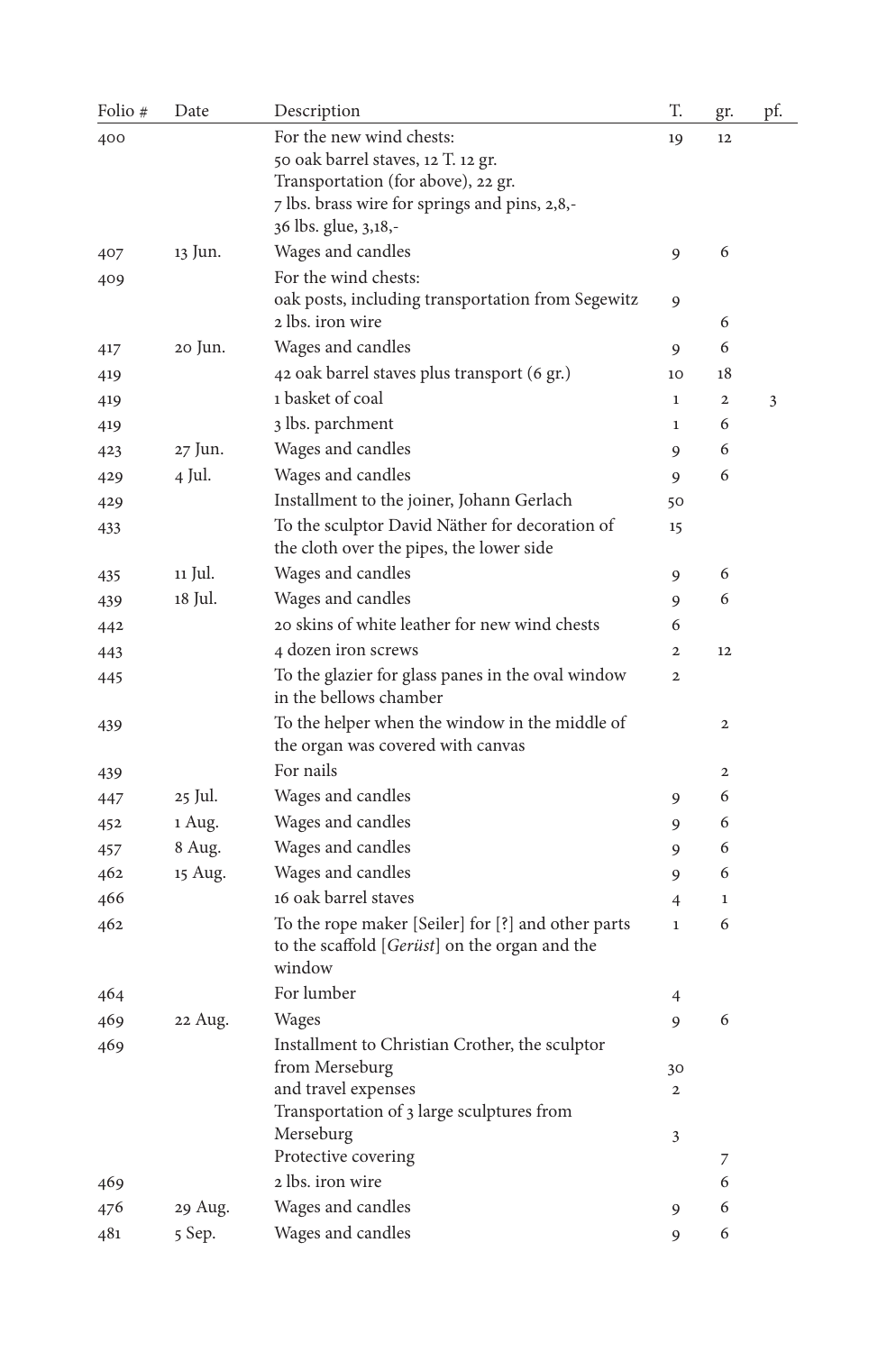| Folio #    | Date     | Description                                                              | T.                  | gr.            | pf. |
|------------|----------|--------------------------------------------------------------------------|---------------------|----------------|-----|
| 484        |          | [Horse] veins for the bellows, 16 gr.                                    | 5                   | 4              |     |
|            |          | 1/4 ctw. glue, 3 T.                                                      |                     |                |     |
|            |          | 2 lbs. parchment, 20 gr.                                                 |                     |                |     |
|            |          | Flax (linseed), 4 gr.                                                    |                     |                |     |
|            |          | White beechwood, 12 gr.                                                  |                     |                |     |
| 487        | 12 Sep.  | Wages and candles                                                        | 9                   | 6              |     |
| 493        | 19 Sep.  | Wages and candles                                                        | 9                   | 6              |     |
| 493        |          | Last installment to Christian Crother, the sculptor                      |                     |                |     |
|            |          | from Merseburg                                                           | 72                  |                |     |
|            |          | Transportation of sculptures<br>Travel expenses to M. Hüffner            | 3<br>$\overline{2}$ |                |     |
|            |          | 150 pieces of linen ticking for the organ drapes                         |                     |                |     |
| 493        |          | and painting them                                                        | 9                   | 9              |     |
| 493        |          | To the woman who sewed the curtain                                       |                     | 8              |     |
| 493        |          | For 2 brushes                                                            |                     | $\overline{2}$ |     |
| 495        |          | 12 pieces of wood, 1 T. 18 gr.                                           | 6                   |                |     |
|            |          | 3 split posts, very clear, 2 T.                                          |                     |                |     |
|            |          | 4 oak posts, 18 Zoll wide, 2 T.                                          |                     |                |     |
|            |          | 2 finished boards, 6 gr.                                                 |                     |                |     |
| 503        | 26 Sep.  | Wages and candles                                                        | 9                   | 6              |     |
| 507        |          | 20 skins of white leather from Taucha                                    | 3                   | 6              |     |
| 508        |          | 11/2 baskets of coal, 5 lbs. iron wire, and 4 red<br>beech firewood logs | $\mathbf{1}$        | 22             | 3   |
| 503        |          | To M. Hüffner for various items                                          |                     | 10             |     |
| 503        |          | To the joiner for the gloriole frame in which the                        |                     | 7              |     |
|            |          | large glass pane comes                                                   |                     |                |     |
| 511        | 3 Oct.   | Wages and candles                                                        | 9                   | 6              |     |
| 515        | 8 Oct.   | To Herr Samuel Theile, the painter, for gilding the<br>rays on the organ | 6                   |                |     |
| 515        |          | Wages and candles                                                        | 9                   | 6              |     |
| 515        |          | Advance on fee                                                           | 30                  |                |     |
| 515        |          | 60 skins of white leather                                                | 7                   | 12             |     |
| $517 - 21$ | $5$ Oct. | To M. Forberg, the iron- or locksmith (itemized                          | 35                  |                |     |
|            |          | bill)                                                                    |                     |                |     |
| 530        | 17 Oct.  | Wages and candles                                                        | 9                   | 6              |     |
| 532        |          | To the glazier, Joh. Jeremias Groschner, for the                         | $\mathbf{2}$        | 12             |     |
|            |          | large round glass panel in the gloriole                                  |                     |                |     |
| 535        | 24 Oct.  | Wages [only 1 journeyman this week] and candles                          | 7                   | 6              |     |
| 535        |          | 4 red beech firewood logs                                                |                     | 12             |     |
| 535        |          | Coal and 120 [horse] veins for the bellows                               | 1                   | 19             |     |
| 547r       |          | 2½ lb. ¾-lot brass wire                                                  |                     | 19             | 9   |
|            |          | 15 lime boards and transport                                             | 3                   | 4              |     |
| 547r       |          | For rounding the glass in the gloriole                                   |                     | 12             |     |
|            | 30 Oct.  | Wages and candles                                                        | 7                   | 6              |     |
| 547r       | 8 Nov.   | Wages and candles [Scheibe away part of the                              |                     | 6              |     |
| 547r       |          | week]                                                                    | $\overline{4}$      |                |     |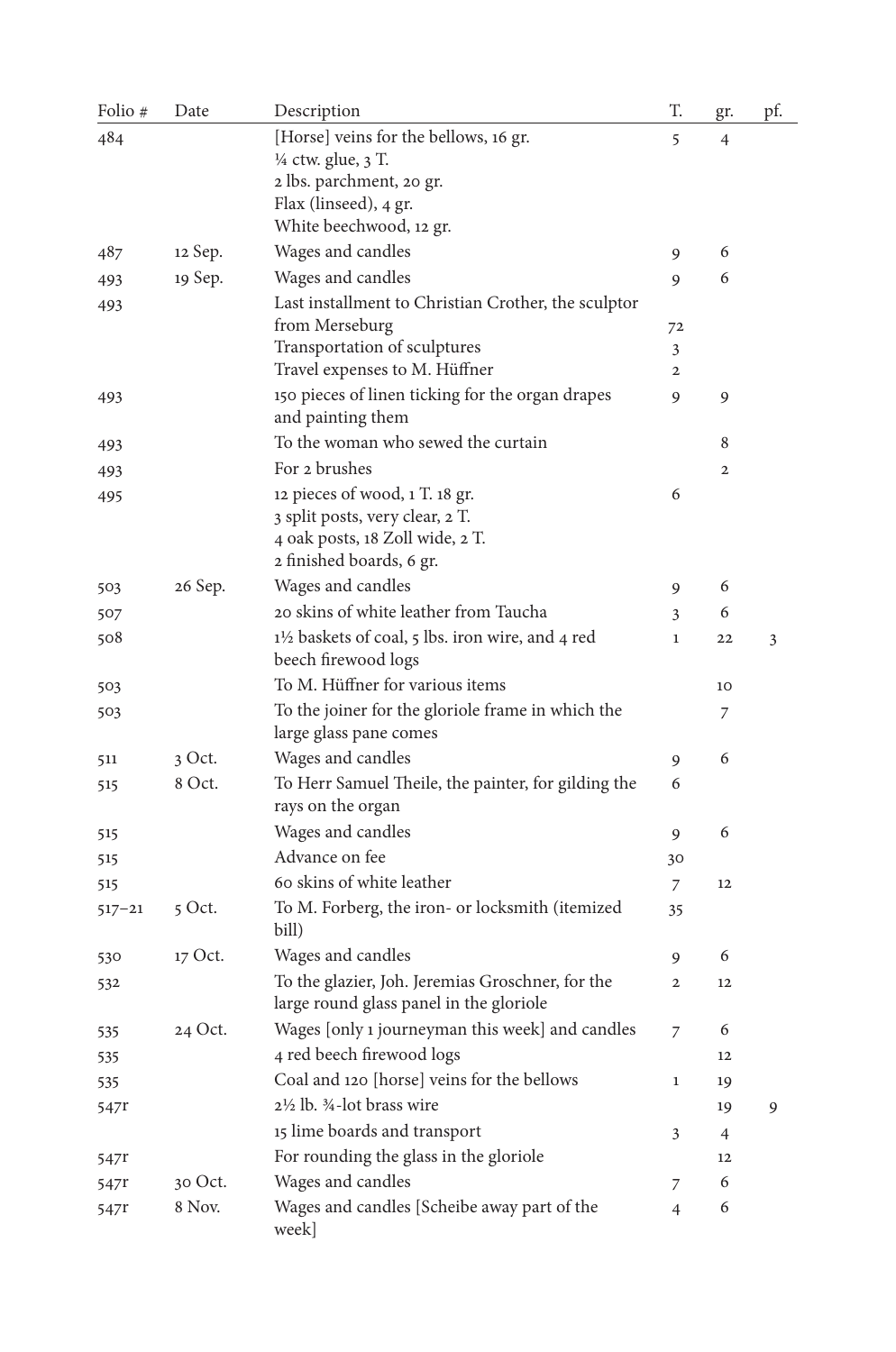| Folio #          | Date    | Description                                                                                                                                                                                                                                    | T.           | gr. | pf.            |
|------------------|---------|------------------------------------------------------------------------------------------------------------------------------------------------------------------------------------------------------------------------------------------------|--------------|-----|----------------|
| 547r             | 14 Nov. | Wages and candles                                                                                                                                                                                                                              | 7            | 6   |                |
| 547r             |         | 1/4 ctw. glue, 1/8 for the organ and 1/8 for Herr<br>Hüffner for painting the organ                                                                                                                                                            | 3            |     |                |
| 547r             |         | For the cloth that Herr Hüffner hung in front<br>of the organ to protect the pipes, and which he<br>painted                                                                                                                                    |              | 6   |                |
| 547y             | 21 Nov. | Wages and candles                                                                                                                                                                                                                              | 7            | 6   |                |
| 547v             |         | Transporting 15 boards                                                                                                                                                                                                                         |              | 4   |                |
| 547 <sub>V</sub> |         | Herr Hüffner, metal for gilding on the organ                                                                                                                                                                                                   |              |     | $\overline{2}$ |
| 547 <sub>V</sub> | 28 Nov. | Wages and candles                                                                                                                                                                                                                              | 7            | 6   |                |
| 547 <sub>V</sub> |         | To Herr Lösch for 50 Elle of thin gray linen<br>ticking, which hung for 1/4 year in front of the<br>open window behind the organ, but which he did<br>not want to attach, and ruined it, but it can be<br>sold and some [of the cost] recouped | 2            |     |                |
| 547v             |         | To Herr Hüffner for 500 tacks for putting up the<br>fringes/tassels and other items on the organ, along<br>with 15 boards and 5 pennies' worth of nails                                                                                        |              | 8   |                |
| 548r             | 3 Dec.  | Herr Scheibe's wages were paid by Herr D.<br>Rivinus, and he will need to be reimbursed                                                                                                                                                        |              |     |                |
| 548r             | 12 Dec. | The organ builder had to be issued a credit [for<br>the week's wages], because there still was no<br>money in the account. But he received it [the<br>wages] later, on Sunday, 24th December.                                                  |              |     |                |
| 548r             | 18 Dec. | Wages and candles                                                                                                                                                                                                                              | 9            | 12  |                |
| 567              |         | 1/4 basket of coal                                                                                                                                                                                                                             |              | 8   |                |
| 567              |         | 8 lbs. iron wire                                                                                                                                                                                                                               | $\mathbf{1}$ |     |                |
| 568              |         | 75 pieces of lime wood and transport                                                                                                                                                                                                           | 8            | 4   |                |
| 568              |         | 15 oak posts @ 11 gr. each, for the small wind<br>chests                                                                                                                                                                                       | 6            | 21  |                |
| 569              |         | To the bellows pumper for 4 days of work                                                                                                                                                                                                       |              | 16  |                |
| 570              |         | Installment to Herr Hüffner for painting the<br>organ                                                                                                                                                                                          | 12           |     |                |
| 548r             |         | To Herr Hüffner for cords for the drapes                                                                                                                                                                                                       |              | 6   |                |
| 572              | 24 Dec. | Wages for this week and for the week ended 12<br>Dec; also 2 weeks' candles                                                                                                                                                                    | 18           | 12  |                |
| 572              |         | Bellows pumper, 4 days                                                                                                                                                                                                                         |              | 16  |                |
| 573              |         | To the journeymen as a tip for the extra work for<br>carrying the large wooden pipes                                                                                                                                                           |              | 16  |                |
|                  | 1712    |                                                                                                                                                                                                                                                |              |     |                |
| 548r             |         | To the tool smith for an iron pliers [or tongs] for<br>the springs, to be kept near the organ                                                                                                                                                  |              | 18  |                |
| 548r             | 2 Jan.  | Wages and candles                                                                                                                                                                                                                              | 9            | 6   |                |
|                  |         | $\frac{1}{4}$ ctw. glue                                                                                                                                                                                                                        | 3            |     |                |
| 619              | 9 Jan.  | Organ builder's rent, Easter 1711 to St. Michael's<br>1711                                                                                                                                                                                     | 6            |     |                |
| 620              | 9 Jan.  | Wages and candles                                                                                                                                                                                                                              | 9            | 6   |                |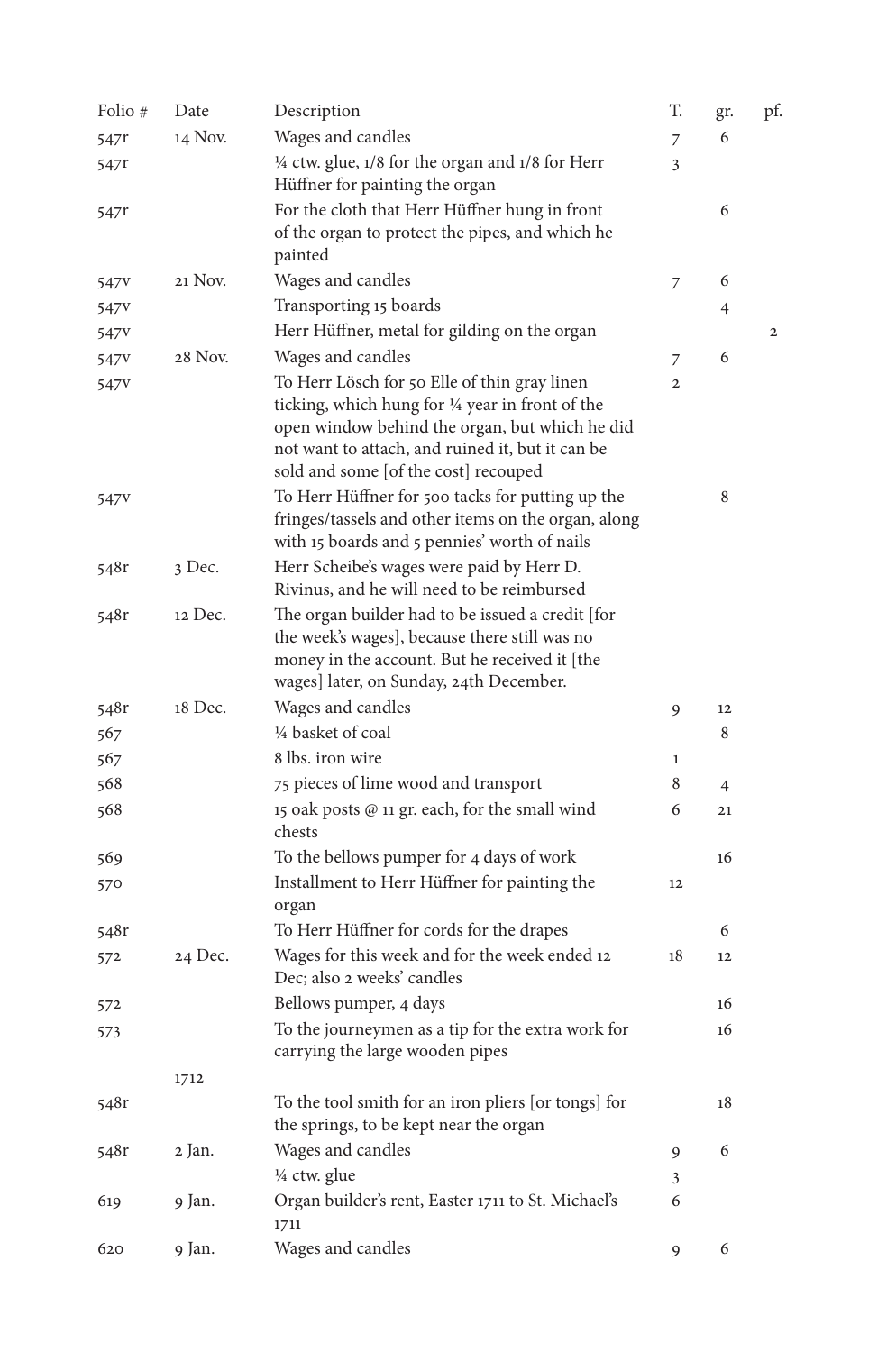| Folio # | Date                 | Description                                                                                                                                                                                                         | T.             | gr. | pf. |
|---------|----------------------|---------------------------------------------------------------------------------------------------------------------------------------------------------------------------------------------------------------------|----------------|-----|-----|
| 621     | 16 Jan.              | Wages and candles                                                                                                                                                                                                   | 9              | 6   |     |
| 622     | 23 Jan.              | Wages and candles                                                                                                                                                                                                   | 9              | 6   |     |
| 622     |                      | Coal                                                                                                                                                                                                                |                | 8   |     |
| 623     | 30 Jan.              | Wages and candles                                                                                                                                                                                                   | 9              | 6   |     |
| 625     | 6 Feb.               | Wages and candles                                                                                                                                                                                                   | 9              | 6   |     |
| 626     | 13 Feb.              | Wages and candles                                                                                                                                                                                                   | 9              | 6   |     |
| 624     | 16 Feb.              | Wood and iron wire                                                                                                                                                                                                  | 1              | 14  |     |
| 627     | 19 Feb.              | Wages and candles                                                                                                                                                                                                   | 9              | 6   |     |
| 627     |                      | Coal                                                                                                                                                                                                                |                | 8   |     |
| 628     | 27 Feb.              | Wages and candles                                                                                                                                                                                                   | 9              | 6   |     |
| 631     | 5 Mar.               | Wages and candles                                                                                                                                                                                                   | 9              | 6   |     |
| 632     | 12 Mar.              | $\frac{1}{4}$ ctw. tin                                                                                                                                                                                              | 6              | 9   |     |
| 632     |                      | 2 lbs. bismuth                                                                                                                                                                                                      |                | 14  |     |
| 633     | 12 Mar               | Wages and candles                                                                                                                                                                                                   | 9              | 6   |     |
| 634     | 19 Mar.              | Wages and candles                                                                                                                                                                                                   | 9              | 6   |     |
| 635     | 25 Mar.              | Wages and candles                                                                                                                                                                                                   | 9              | 6   |     |
| 635     | 25 Mar.              | "At the conclusion of building the organ, in<br>recompense"                                                                                                                                                         | $\overline{2}$ |     |     |
| 642r    | 16 Apr. to<br>14 May | For renovating the organ bellows, which have<br>been damaged from dampness, according to the<br>contract dated 16 April 1712:<br>16 April, 10 T.<br>22 April, 5 T.<br>28 April, 5 T.<br>5 May, 5 T.<br>14 May, 5 T. | 30             |     |     |
| 669     | 15 Jun.              | Final installment to the joiner, Johann Gerlach                                                                                                                                                                     | 30             |     |     |
| 670     | 2 Aug.               | Final payment to Scheibe                                                                                                                                                                                            | 50             |     |     |

*Source:* St. Paul Renovation.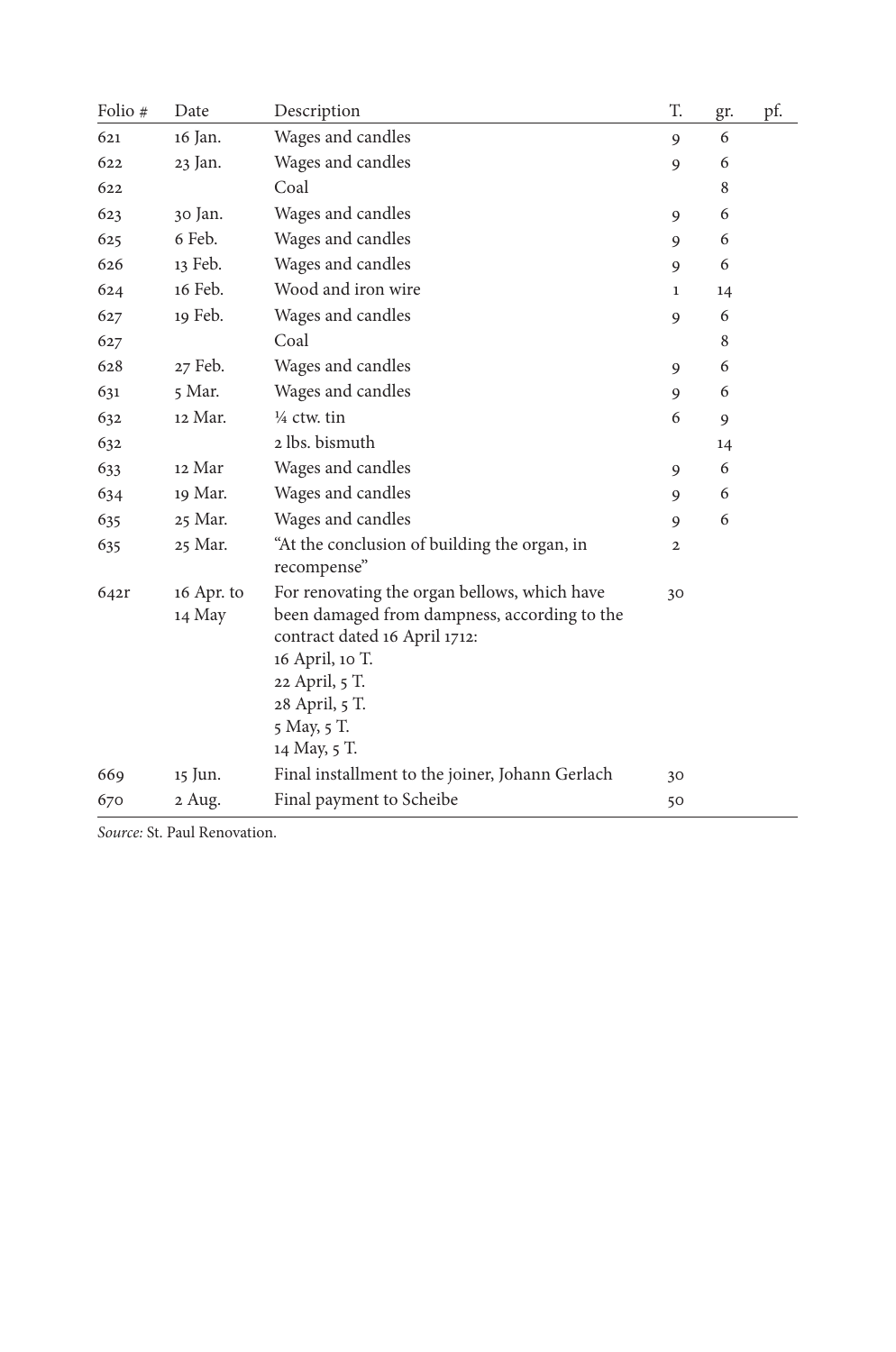Ref. [**50r**] Accounting of what was spent by me [Johann Burchard Mencke] in cash for the organ project, including both materials and workers' wages, from 26 May 1715 to 4 November 1716 Taler gr. pf. For 2 weeks' wages from 26 May to 8 June at 15 taler/week in the beginning 30 A. 10 ctw. of fine tin 260 and weighing the above 3 6 2 cart loads of sand 1 8 B. 32 pine posts for the rollers 10 120 boards 7 C.  $\frac{1}{2}$  ctw. of Nördingen glue  $\frac{3}{2}$  12 3rd weekly wage paid 12 June 15 4th weekly wage paid 18 June 15  $1\frac{1}{2}$  cords of wood 6 12 3 Ditto for chopping 8 6 7 coal heaters, incl. delivery 1 4 Delivery of boards for partitions 5 Nails and the set of the set of the set of the set of the set of the set of the set of the set of the set of the set of the set of the set of the set of the set of the set of the set of the set of the set of the set of the D. Leather 6 5th weekly wage paid 22 June 15  $3\frac{3}{4}$  baskets of coal  $3\frac{18}{3}$ To the carpenter for a bin 8 6 6th weekly wage paid 3 Jul. 15 7th weekly wage paid 8 Jul. 15 E. [**50v**] ¼ ctw. bismuth 5 17 6 1 cord of wood 5 2 4 F. Lead [approx. 3 ctw.] 15 12 8th weekly wage paid 17 Jul. 9 9th weekly wage paid 21 Jul. 9 10th weekly wage paid 29 Jul. 9 11th weekly wage paid 6 Aug. 15 12th weekly wage paid 13 Aug. 9 Paid 13 Aug. for the 2 new wind chests in general 15 13th weekly wage paid 19 Aug. For [left blank] in the wind chests 5 8 14th weekly wage paid 26 Aug. 9 Brass for the wind chests 8 15th weekly wage paid 2 Sep. 9 16th weekly wage paid 9 Sep. 15 Glue for the small wind chests 4 17th weekly wage paid 14 Sep. 9 18th weekly wage paid 23 Sep. 9

*Appendix B-2 Expenditures for the second phase of the organ project at St. Paul's, 1715–16*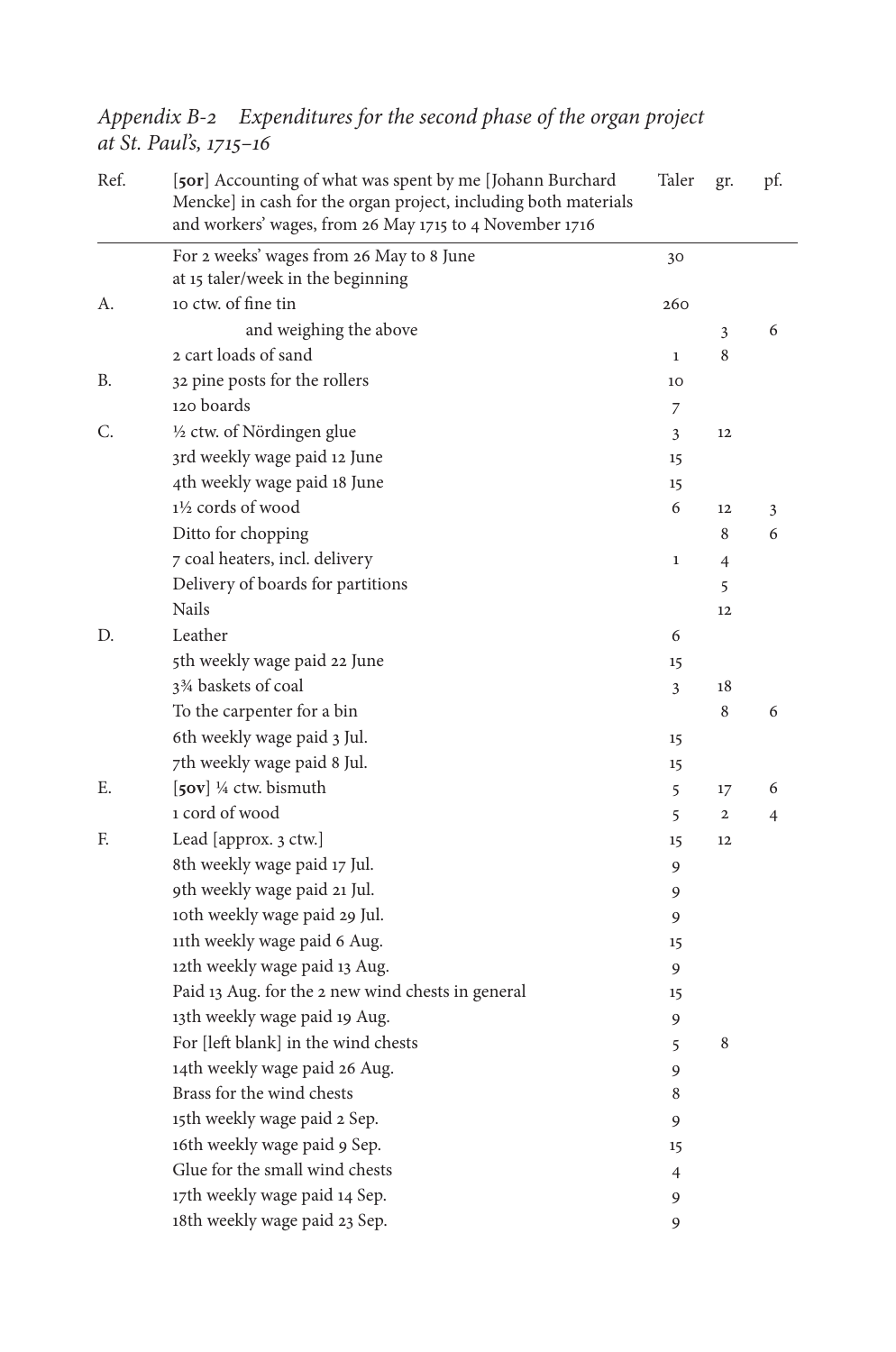| Ref. | Accounting                                       | Taler          | gr.     | pf. |
|------|--------------------------------------------------|----------------|---------|-----|
|      | For screws and pins in the wind chests           | 7              | 16      |     |
|      | 19th weekly wage paid 30 Sep.                    | 15             |         |     |
|      | 20th weekly wage paid 6 October                  | 20             |         |     |
|      | Weekly wage paid 14 Oct.                         | 9              |         |     |
|      | Weekly wage paid 21 Oct.                         | 10             |         |     |
|      | Weekly wage paid 26 Oct.                         | 9              |         |     |
|      | Weekly wage paid 4 November                      | 21             |         |     |
|      | Continuation: the second phase                   |                |         |     |
|      | [51r] Weekly wage paid 9 Nov.                    | 9              |         |     |
|      | Ditto 19 Nov.                                    | 8              |         |     |
|      | Ditto 25 Nov.                                    | 6              |         |     |
| G.   | 2 ctw. tin, 10 Nov.                              | 52             |         |     |
| Н.   | Ditto [10 Nov.] for 3 ctw. plus 107 lbs. of lead | 15             | 18      |     |
|      | Posts                                            | $\mathbf 2$    |         |     |
|      | <b>Brass</b>                                     | $\mathbf{1}$   | $\,8\,$ |     |
|      | 3 baskets of coal                                | 3              |         |     |
|      | Weekly wage paid 2 Dec.                          | 6              |         |     |
|      | Firewood for melting pot                         | $\overline{4}$ | 12      |     |
|      | Weekly wage paid 8 Dec.                          | 6              |         |     |
|      | General advance paid 13 Dec.                     | 40             |         |     |
|      | Weekly wage paid 16 Dec.                         | 6              |         |     |
|      | Weekly wage paid 23 Dec.                         | 7              |         |     |
|      | Weekly wage paid 7 Jan.                          | 6              |         |     |
|      | For bismuth                                      | 5              |         |     |
|      | Weekly wage paid 13 Jan.                         | 6              |         |     |
|      | Weekly wage paid 21 Jan.                         | 6              |         |     |
|      | Weekly wage paid 27 Jan.                         | 6              |         |     |
|      | Weekly wage paid 4 Feb.                          | 6              |         |     |
|      | Weekly wage paid 10 Feb.                         | 6              |         |     |
|      | Weekly wage paid 17 Feb.                         | 7              |         |     |
|      | Weekly wage paid 24 Feb.                         | 5              | 8       |     |
|      | Weekly wage paid 2 Mar.                          | 5              | 8       |     |
|      | Weekly wage paid 10 Mar.                         | 6              |         |     |
|      | Weekly wage paid 16 Mar.                         | 5              | 8       |     |
|      | Weekly wage paid 23 Mar.                         | 5              |         |     |
|      | [51v] Weekly wage paid 30 Mar.                   | 5              |         |     |
|      | Weekly wage paid 5 Apr.                          | 5              |         |     |
|      | Weekly wage paid 16 Apr.                         | 5              | $\,8\,$ |     |
|      | Weekly wage paid 20 Apr.                         | 5              |         |     |
|      | Weekly wage paid 28 Apr.                         | 5              |         |     |
|      | Weekly wage paid 4 May                           | $\,$ 8 $\,$    |         |     |
|      | Weekly wage paid 11 May                          | 5              |         |     |
|      | Weekly wage paid 17 May                          | 5              |         |     |
|      | Weekly wage paid 24 May                          | $\overline{4}$ |         |     |